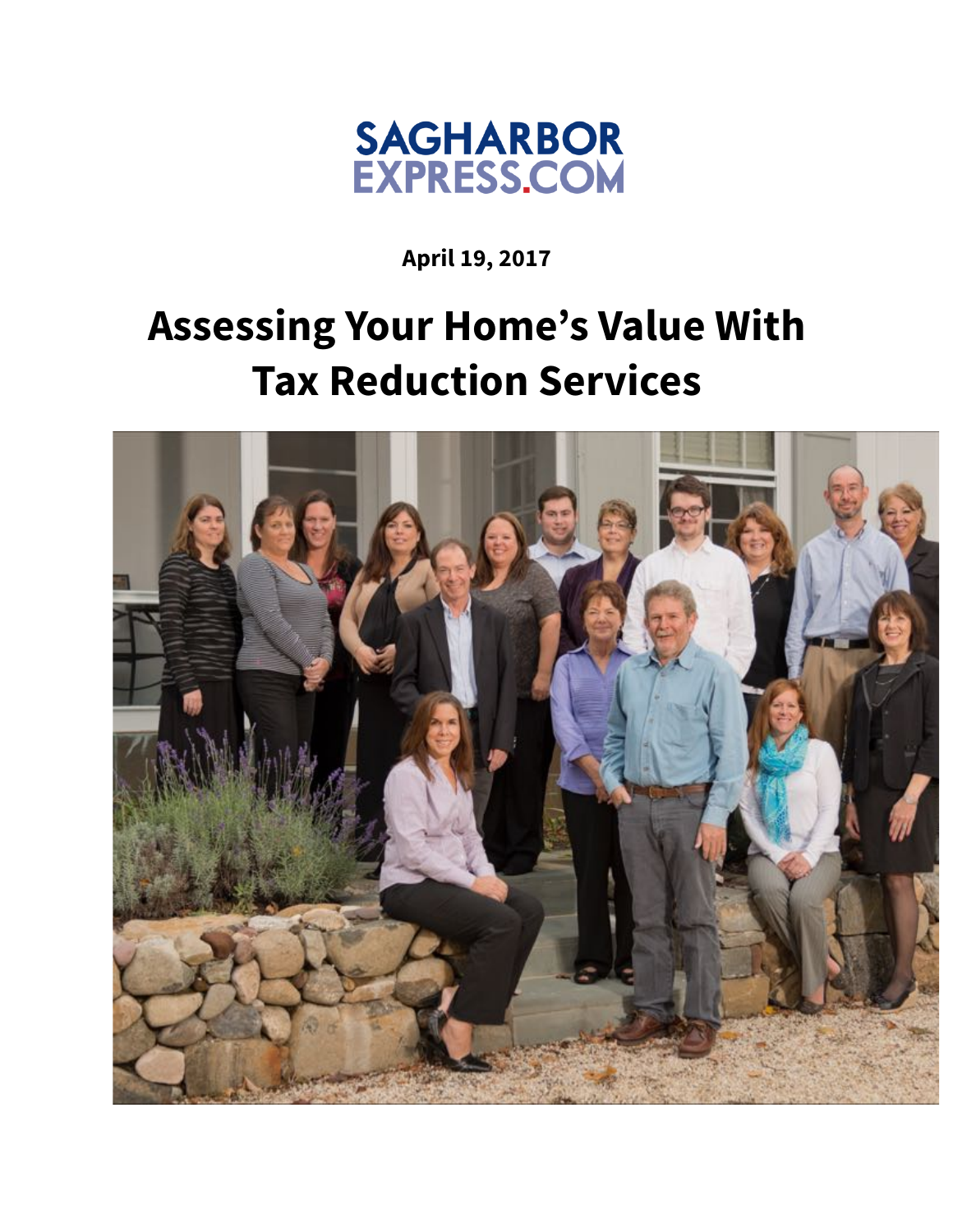## **By Rachel Bosworth**

Though April may be the first full month of spring, it's also tax season. There all kinds of taxes to pay each year, and if you're a homeowner, property taxes is one of them. Without an understanding of how it works, these taxes can be some of the most confusing. According to New York State law, property taxes are supposed to be based on market value, which should be determined by assessors each year. But values change every year, and with affluent areas like those on the East End, it can be difficult to know if you're paying too much.

Paul Henry founded Tax Reduction Services, Inc. (TRS), after looking at his own property tax bill, and realizing something wasn't right. He learned about the property tax system and what he could do about unfair assessments, ultimately succeeding in reducing his own taxes. After word spread, he established TRS in 1990.

"My history is that I was a victim and through desperation came into this whole world of property taxes. They are very unique and different from other kinds of taxes because they're tied to the value of one's property," Mr. Henry explains. "There's billions of dollars raised from property taxes; they fund schools, police stations, municipalities, government, etc. Income taxes go to state and federal, but real estate taxes are local and take care of a lot of local costs."



Paul Henry of Tax Reduction Services, Inc. Jim Lennon photo